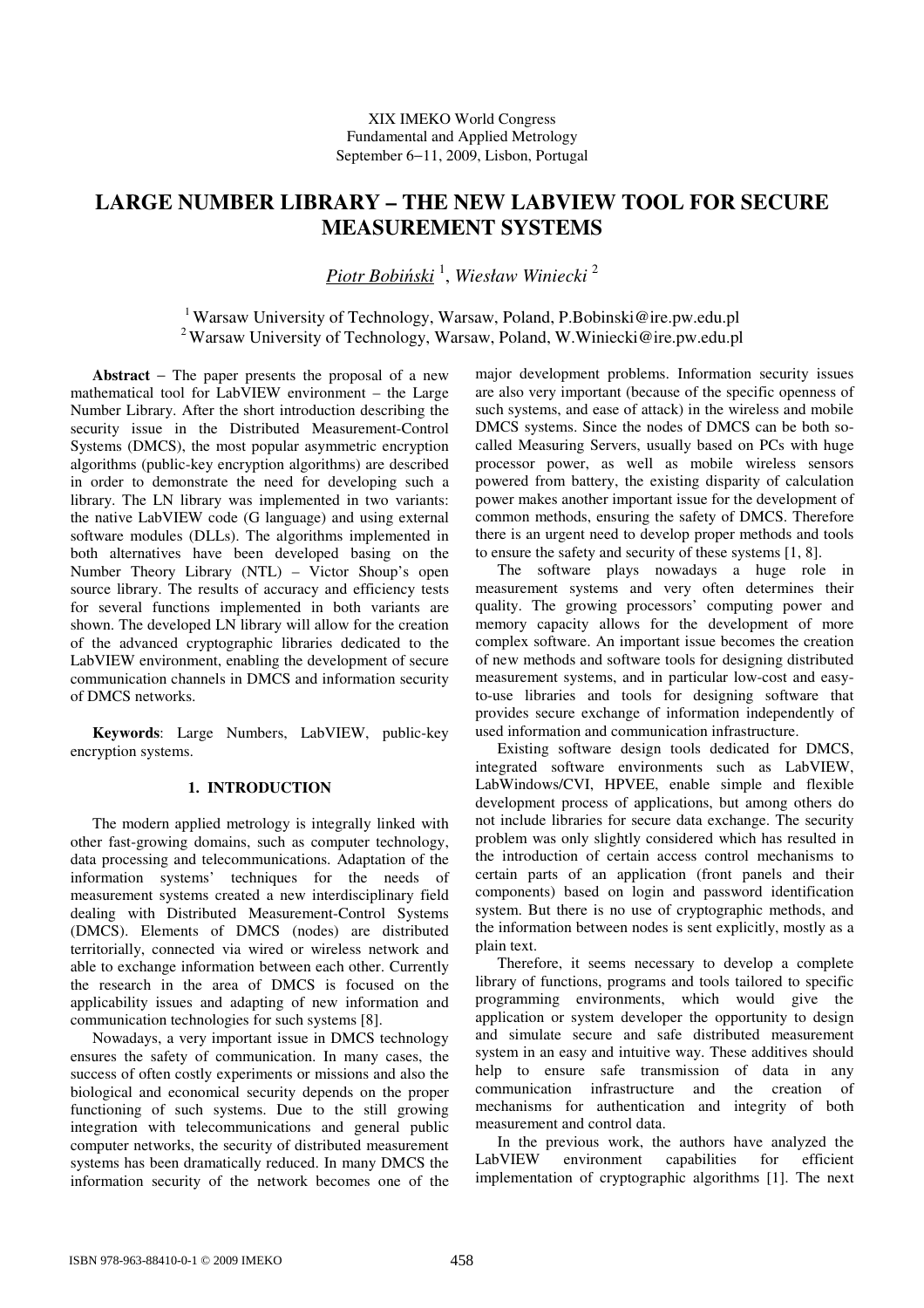phase of the work, described in this paper, is to develop new mathematical tool for LabVIEW environment - a Large Number library (also known as Big Integer or arbitrary length integer library). This library allows for the computation on numbers with arbitrary (within the limits of available memory) number of decimal digits, far exceeding the typical representation in computer systems (32 or 64 bit). Large numbers are widely used in many popular cryptographic algorithms, including RSA, Rabin or ElGamal public-key encryption systems, used for both, data encryption and the generation of secure digital signatures [2, 3]. The LN library in addition to basic arithmetic operation includes operation modulo *N* in the suitable rings or finite bodies, functions for calculating the opposite element in such algebras and primality test algorithms.

This paper presents a proposal of the implementation of Large Number library for LabVIEW environment. The main aim of this paper is to show different ways of implementing cryptographic algorithms in the LabVIEW environment, and to give tools that will be helpful for further work, that is for the implementation of specific algorithms. The paper also provides basic theoretical knowledge about public-key encryption systems, which are claimed to be useful in creating safe and secure DMCS. Such a short tutorial should be helpful for better understanding of the topic. The paper is organized as follows. In the section 2 we present the most popular asymmetric encryption algorithms (public-key encryption algorithms) and show the need for developing library which can deal with large numbers. Next, we shortly brief the Number Theory Library, developed by Victor Shoup [7,10], which will be used as a reference software (in section 3) and the Crypto-G library for LabVIEW [9], which is not sufficient for practical use, due to the lack of asymmetric encryption systems (in section 4). In section 5 we present the implementation issues of our LN library in two variants: first in the native LabVIEW graphical language, second based on the external modules implemented in C++. Then, in section 6, we show the results of accuracy and efficiency tests for both alternatives. In the last section we conclude our work and give the recommendations for further work – implementation of cryptographic tools library for LabVIEW environment.

## **2. PUBLIC-KEY ENCRYPTION SYSTEMS**

Public key cryptography is a method of encrypting messages using a nonsecret (public) key. The term public key cryptography also includes various others cryptographic methods using a public key, such as authentication, digital signature schemes, and key agreement [2, 3].

Preliminary analysis of the distributed measurement system for introducing elements of cryptography concludes that one of the main problems may be the disproportion in power consumption between different types of system nodes, such as servers and mobile measurement sensors. Therefore in this section we focus first on the asymmetric cryptographic systems, also known as public key encryption systems [1, 8].

In public-key encryption systems, each entity *A* has a public key *e* and a corresponding private key *d*. In secure systems, the task of computing *d* given *e* is computationally infeasible. The public key defines an encryption transformation *E<sup>e</sup>* , while the private key defines the associated decryption transformation *Dd*. Any entity *B* wishing to send a message *m* to *A* obtains an authentic copy of *A*'s public key *e*, uses the encryption transformation to obtain the ciphertext  $c = E_e(m)$ , and transmits *c* to *A*. To decrypt *c*, *A* applies the decryption transformation to obtain the original message  $m = D_d(c)$  [4].

The public key need not be kept secret, and, in fact, may be widely available – only its authenticity is required to guarantee that *A* is indeed the only party who knows the corresponding private key. A primary advantage of such systems is that providing authentic public keys is generally easier than distributing secret keys securely, as required in symmetric key systems.

Public-key encryption schemes are typically substantially slower than symmetric-key encryption algorithms such as DES. For this reason, public-key encryption is most commonly used in practice for the transport of keys subsequently used for bulk data encryption by symmetric algorithms and other applications including data integrity and authentication, and for encrypting small data items such as credit card numbers and PINs. Public-key decryption may also provide authentication guarantees in entity authentication and key establishment protocols. The main advantage of public key encryption systems used for distributed measurement systems is asymmetric computational power requirement for both sides: encryption and decryption, which can fit the DMCS architecture.

A public key encryption scheme is comprised of three algorithms: a key generation algorithm, an encryption algorithm and a decryption algorithm [2, 3]. In the next three subsections, the most popular asymmetric encryption algorithms will be presented with particular emphasis on arithmetic operations that need to be done for arbitrary length integers.

## *2.1 RSA public-key encryption*

The RSA cryptosystem, named after its inventors R. Rivest, A. Shamir, and L. Adleman, is the most widely used public-key cryptosystem. It may be used to provide both secrecy and digital signatures and its security is based on the intractability of the integer factorization problem. This section briefly describes the RSA encryption scheme, notes on its security and some implementation issues can be found in the literature [3, 4].

## **Key generation for RSA public-key encryption**

Each entity *A* should do the following:

- Generate two large random primes *p* and *q*, each roughly the same size.
- Compute  $n = pq$  and  $k = (p 1)(q 1)$ .
- Select a random integer  $e$ ,  $1 < e < k$ ,  $\gcd(e, k) = 1$ .
- Compute the unique integer  $d, 1 \le d \le k$ , such that
- $ed \equiv 1 \pmod{k}$ .
- *A*'s public key is (*n*, *e*); *A*'s private key is *d*.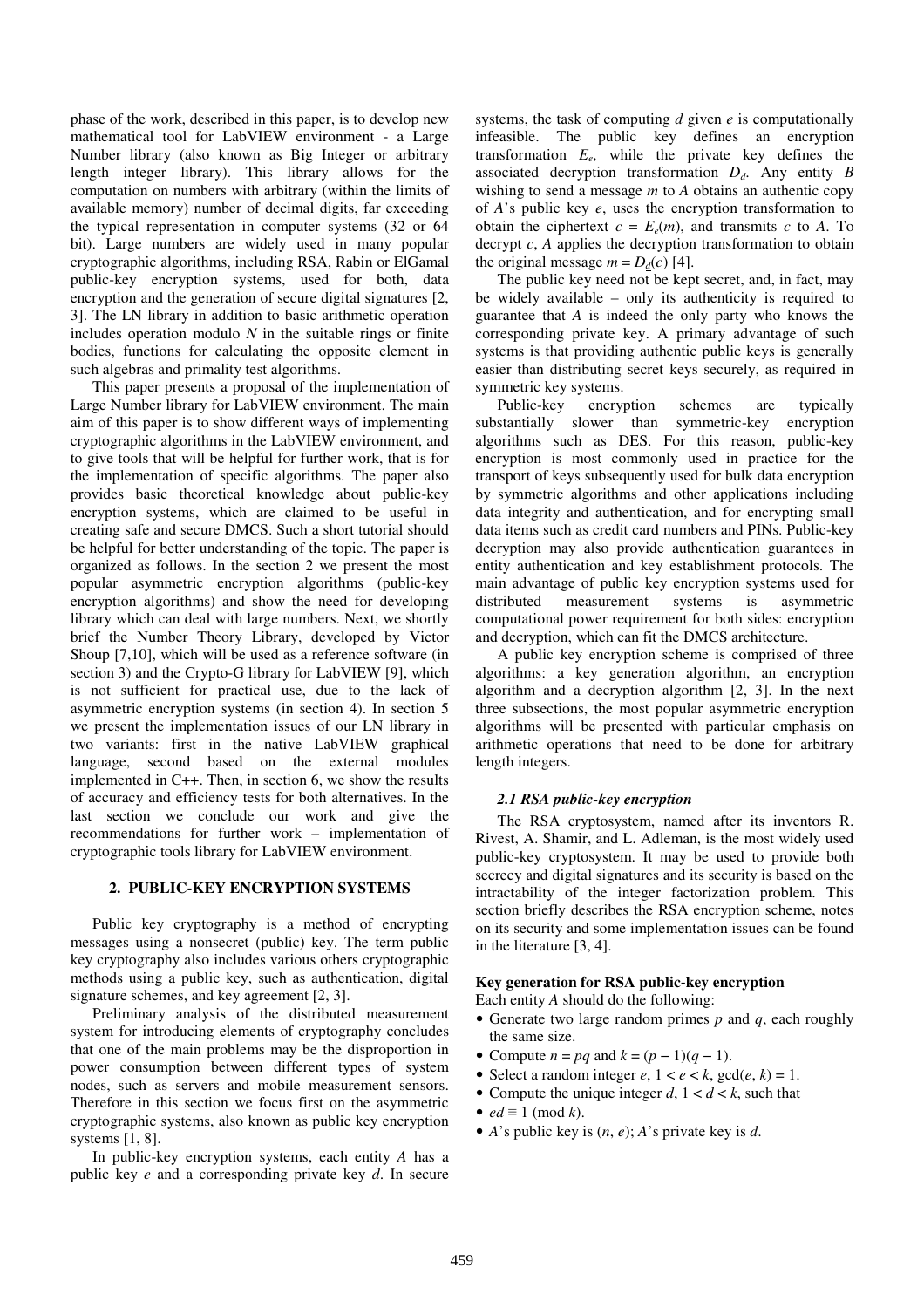### **RSA public-key encryption algorithm**

Encryption. *B* should do the following:

• Obtain *A*'s authentic public key (*n*, *e*).

- Represent the message as an integer  $m$  in [0,  $n 1$ ].
- Compute  $c = me \mod n$ .

• Send the ciphertext *c* to *A*.

Decryption. To recover plaintext *m* from *c*, *A* should do the following:

• Use the private key *d* to recover  $m = cd \mod n$ 

Given the latest progress in algorithms for factoring integers, a 512-bit modulus *n* provides only marginal security from concerted attack. For long-term security, 1024-bit or larger modulus should be used.

In order to improve the efficiency of encryption, it is desirable to select a small encryption exponent *e* such as *e* = 3. A group of entities may all have the same encryption exponent *e*, however, each entity in the group must have its own distinct modulus. Thus a small encryption exponent such as  $e = 3$  should not be used if the same message, or even the same message with known variations, is sent to many entities. Alternatively, to prevent against such an attack, a pseudorandomly generated bitstring of appropriate length should be appended to the plaintext message prior to encryption; the pseudorandom bitstring should be independently generated for each encryption (so called "salting the message") [4].

As was the case with the encryption exponent *e*, it may seem desirable to select a small decryption exponent *d* in order to improve the efficiency of decryption.

#### *2.2 Rabin public-key encryption*

The Rabin public-key encryption scheme was the first example of a provably secure public-key encryption scheme – the problem faced by a passive adversary of recovering plaintext from some given ciphertext is computationally equivalent to factoring [4, 6].

## **Key generation for Rabin public-key encryption**

Each entity *A* should do the following:

- Generate two large random primes *p* and *q*, each roughly the same size.
- Compute  $n = pq$ .
- *A*'s public key is *n*; *A*'s private key is (*p*, *q*). **Rabin public-key encryption algorithm**  Encryption. *B* should do the following:
- Obtain *A*'s authentic public key *n*.
- Represent the message as an integer  $m$  in [0,  $n 1$ ].
- Compute  $c = m^2 \text{ mod } n$ .
- Send the ciphertext *c* to *A*.

Decryption. To recover plaintext *m* from *c*, *A* should do the following:

- Find the four square roots (from  $m_l$  to  $m_d$ ) of c mod n.
- The message sent was either  $m_1$ ,  $m_2$ ,  $m_3$ , or  $m_4$ . A somehow decides which of these is *m*.

Note: there exists simple algorithm for finding square roots of *c* mod  $n = pq$  when  $p \equiv q \equiv 3 \pmod{4}$ 

Rabin encryption is an extremely fast operation as it only involves a single modular squaring. By comparison, RSA encryption with *e* = 3 takes one modular multiplication and

one modular squaring. Rabin decryption is slower than encryption, but comparable in speed to RSA decryption.

#### *2.3 ElGamal public-key encryption*

The ElGamal public-key encryption scheme can be viewed as Diffie-Hellman key agreement in key transfer mode. Its security is based on the intractability of the discrete logarithm problem and the Diffie-Hellman problem [4, 6]. The basic ElGamal is shown below, the generalized ElGamal encryption schemes can be found in [4].

# **Key generation for ElGamal public-key encryption**

Each entity *A* should do the following:

- Generate a large random prime *p* and a generator *k* of the multiplicative group  $Z_p$  of the integers modulo  $p$ .
- Select a random integer *a*,  $1 \le a \le p 2$ , and compute  $k^a$ mod *p*.
- *A*'s public key is  $(p, k, k^a)$ ; *A*'s private key is *a*.

**ElGamal public-key encryption algorithm** 

Encryption. *B* should do the following:

- Obtain *A*'s authentic public key  $(p, k, k^a)$ .
- Represent the message as an integer *m* in  $[0, p 1]$ .
- Select a random integer *i*,  $1 \le i \le p 2$ .
- Compute  $j = k^i \text{ mod } p$  and  $l = m \cdot (k^a)^i \text{ mod } p$ .
- Send the ciphertext  $c = (i, l)$  to A.

Decryption. To recover plaintext *m* from *c*, *A* should do the following:

• Use the private key *a* to compute  $j^{p-1-a} \mod p$ .

• Recover *m* by computing  $(j^{-a}) \cdot l \mod p$ .

## **3. NTL LIBRARY**

Number Theory Library is a high-performance, portable C++ library providing data structures and algorithms for arbitrary length integers; for vectors, matrices, and polynomials over the integers and over finite fields; and for arbitrary precision floating point arithmetic [10].

NTL provides high quality implementations of state-ofthe-art algorithms for:

- arbitrary length integer arithmetic and arbitrary precision floating point arithmetic;
- polynomial arithmetic over the integers and finite fields including basic arithmetic, polynomial factorization, irreducibility testing, computation of minimal polynomials, traces, norms, and more;
- lattice basis reduction, including very robust and fast implementations of Schnorr-Euchner, block Korkin-Zolotarev reduction, and the new Schnorr-Horner pruning heuristic for block Korkin-Zolotarev;
- basic linear algebra over the integers, finite fields, and arbitrary precision floating point numbers.

NTL provides a clean and consistent interface to a large variety of classes representing mathematical objects. It provides a good environment for easily and quickly implementing new number-theoretic algorithms, without sacrificing the performance.

NTL is written and maintained by Victor Shoup with some contributions made by others. NTL is free software,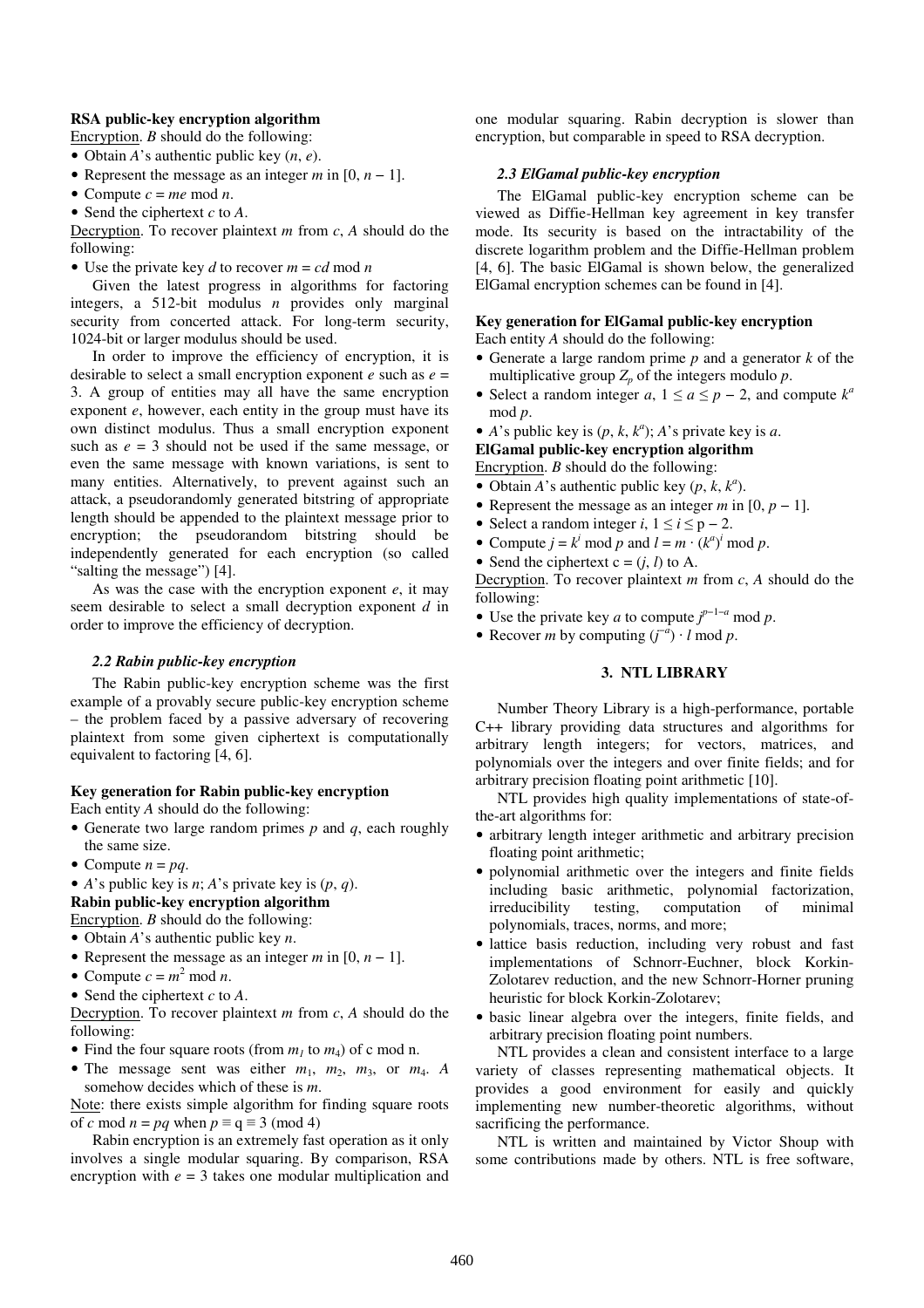and may be used according to the terms of the GNU General Public License.

## *3.1 Large Numbers' representation in NTL*

The class ZZ is used to represent signed arbitrary length integers. Routines are provided for all of the basic arithmetic operations, as well as for some more advanced operations such as primality testing. Space is automatically managed by the constructors and destructors. This module also provides routines for generating small primes, and fast routines for performing modular arithmetic on single-precision numbers.

One can compute with ZZs much as with the regular data types, in that most of the standard arithmetic and assignment operators can be used in a direct and natural way. The C++ compiler and the NTL library routines automatically take care of all the bookkeeping involved with memory management and temporary objects.

For every function in NTL, there is a procedural version that stores its result in its first argument. The reason for using the procedural variant is efficiency: using an operator usually causes a temporary ZZ object to be created and destroyed, whereas the procedural version will not create any temporaries. Where performance is critical, the procedural version is to be preferred [10].

## **4. LABVIEW AND CRYPTO-G LIBRARY**

It is well known that the LabVIEW environment has built in the huge number of libraries and programming tools. However, the lack of elements related to security of information systems, prevents the possibility of creating secure, cryptographic systems. In addition, well equipped mathematical library, have some limitations that prevent the efficient implementation of specific cryptographic algorithms. The basic problem is limited to 32 bits, from version 8.0 increased to 64 bits, integer numbers precision. This limitation prevents, among others, for the immediate implementation of secure encryption algorithms with public key, in which the huge primes are used (for example primes with one hundred digits).

After the analysis of the on-market availability of existing cryptographic solutions for LabVIEW environment, the Crypto-G library was found [9]. This library, provided by the VARTOR Technology Solutions as a shareware, is treated as unauthorized by National Instrument set of tools for LabVIEW environment (LabVIEW Toolkit). Crypto-G is advertised as the most comprehensive cryptographic library for LabVIEW and contains over 50 functions (Virtual Instruments) including the following functions:

- Symmetric Encryption
	- Advance Encryption Algorithm (AES)
	- Data Encryption Algorithm (DES)
	- SKIPJACK, TEA, BLOWFISH
- Hashing
	- Secure Hash Algorithm (SHA-1)
	- Message Digest 2 and 5 (MD2, MD5)
- Message Authentication
	- Keyed-Hashed Message Authentication (HMAC)
	- Data Authentication Code (DAC)
	- Random Number Generators (Based on SHA-1)
- Several Miscellaneous VIs
	- Large Numbers library (Beta)
	- Key Exchange Algorithm (KEA) (Beta)

Nevertheless, a set of encryption algorithms that is available in the Crypto-G library is rather small. The encryption algorithms are limited to a few systems with a private key, the public key systems are not implemented at all, a shortcut functions are limited to three, in the version without the key. The lack of public key encryption algorithms is probably the result of issues discussed earlier, namely the limited numbers' precision. Although the library contains a Large Number sub-palette, it is only the prerelease version (so called beta version) which is incomplete, inefficient and contains many errors.

As it was said in the introduction in the previous work, the authors have analyzed the LabVIEW environment capabilities for efficient implementation of cryptographic algorithms [1]. On the basis of the conclusions of that analysis and due to the issues presented above, the authors decided to develop a new tool for LabVIEW environment - a Large Number Library. This library allows for the computation on numbers with arbitrary (within the limits of available memory) number of decimal digits and would allow one to build asymmetric cryptographic systems for both, data encryption and the generation of secure digital signatures.

## **5. LN LIBRARY FOR LABVIEW ENVIRONMENT**

#### *5.1 Large Numbers' representation*

The integers of arbitrary length can be represented in many ways. First of all they are not negative numbers in range from 0 to *LNmax* limited by the maximum number of digits (e.g. 256 or more). To make implementation the most elegant and efficient, the large number is represented as an array of bytes, which are present in LabVIEW as unsigned, 8-bit integers. Every byte acts as a digit in the 256-based system. The bytes are placed in the little-endian order, that means the first array element (index 0) represents weight 256<sup>0</sup>, the next (index 1) 256<sup>1</sup>, and the last (index *k*) 256<sup>*k*</sup>.

#### *5.2 Used algorithms*

The theory and implementation notes for both, integer and modular multiple-precision arithmetic algorithms can be found in [4, 7] and also in the source files of NTL library [10]. For example, the multiple-precision addition algorithm is shown below [4].

## **Multiple-precision addition**

**INPUT:** positive integers *x* and *y*, each of  $n + 1$  base *b* digits.

OUTPUT: the sum  $x + y = (w_{n+1}w_n \cdots w_1w_0)_b$  in radix *b* representation.

- 1.  $c \leftarrow 0$  (*c* is the carry digit).
- 2. For *i* from 0 to *n* do the following:
	- 2.1.  $w_i(x_i + y_i + c) \text{ mod } b$ .
		- 2.2. If  $(x_i + y_i + c) < b$  then  $c \leftarrow 0$ ; otherwise  $c \leftarrow 1$ .
- 3.  $w_{n+1} \leftarrow c$ .
- 4. Return( $(w_{n+1}w_n \cdots w_1w_0)$ ).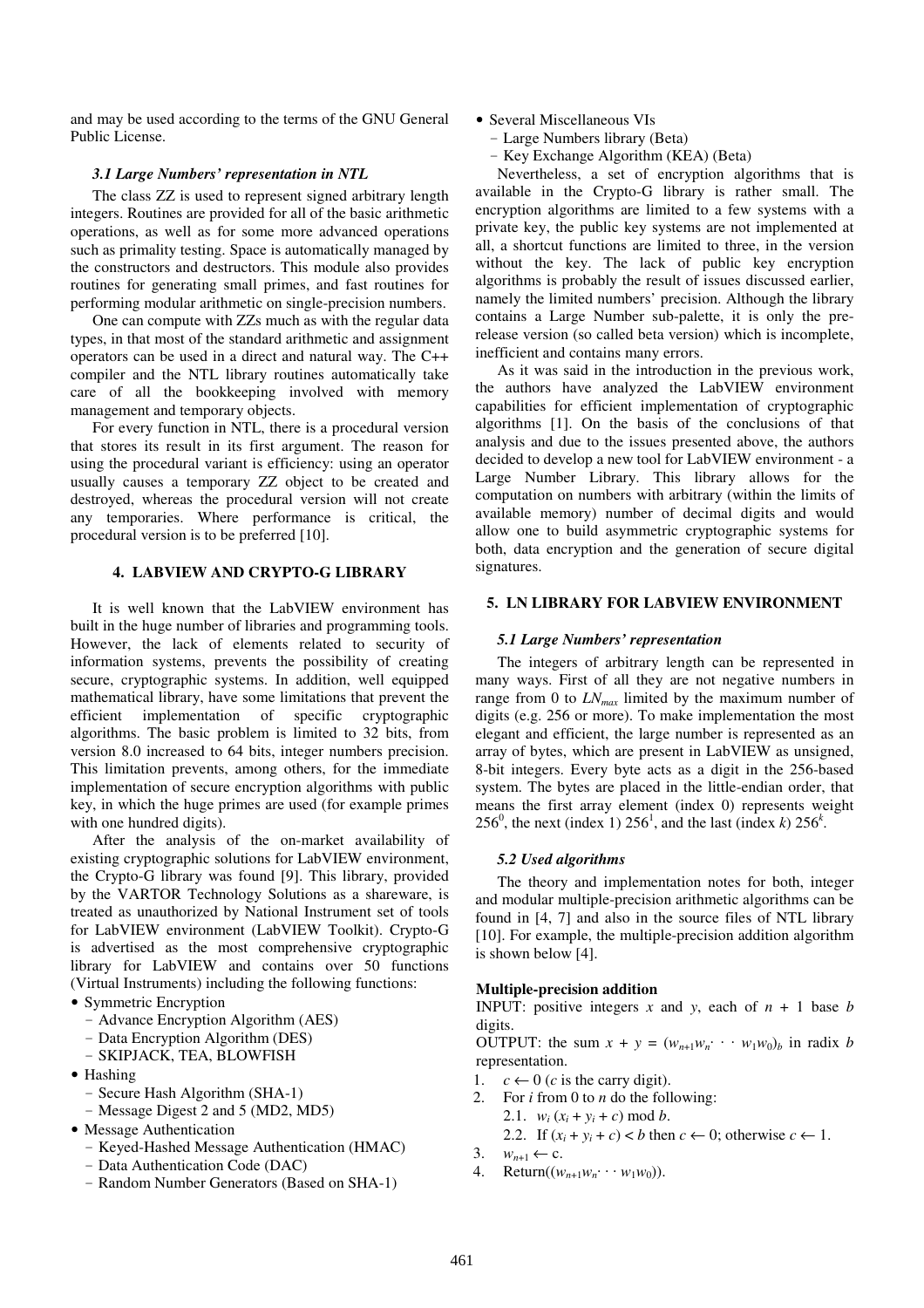## *5.3 List of implemented functions*

All libraries' elements can be divided into several categories. All categories and functions are listed in Table 1.

Table 1. List of functions implemented in LabVIEW LN Library.

| Arithmetic functions                        |                                                                                                                                     |  |  |  |
|---------------------------------------------|-------------------------------------------------------------------------------------------------------------------------------------|--|--|--|
| LN_Add                                      | adds two LN arguments                                                                                                               |  |  |  |
| LN_Subtract                                 | subtracts two LN arguments (returns<br>underflow if the result is negative)                                                         |  |  |  |
| LN_Multiply                                 | multiplies two LN arguments                                                                                                         |  |  |  |
| LN_Divide                                   | divides two LN arguments<br>(returns<br>quotient and reminder)                                                                      |  |  |  |
| LN_Square                                   | raises one LN argument to the square                                                                                                |  |  |  |
| LN_RightShift                               | shifts right one LN argument (division<br>by $2)$                                                                                   |  |  |  |
| LN_LeftShift                                | LN<br>shifts<br>left<br>one<br>argument<br>(multiplication by 2)                                                                    |  |  |  |
| Comparison functions                        |                                                                                                                                     |  |  |  |
| $\overline{LN}$ Equal $\overline{O}$        | tests if argument is equal 0                                                                                                        |  |  |  |
| LN_Equal                                    | tests if two arguments are equal                                                                                                    |  |  |  |
| LN_Greater                                  | tests if one argument is grater (or<br>optionally equal) than other                                                                 |  |  |  |
| Modular arithmetic functions                |                                                                                                                                     |  |  |  |
| LN_Modulus                                  | calculates the integer reminder of two<br>LN arguments                                                                              |  |  |  |
| LN_NegateModulo                             | calculates the negative of one LN<br>argument modulo second LN argument                                                             |  |  |  |
| LN AddModulo                                | calculates<br>sum of two<br>the<br>LN<br>arguments modulo third LN argument                                                         |  |  |  |
| LN_SubtractModulo                           | calculates the difference of two LN<br>arguments modulo third LN argument                                                           |  |  |  |
| LN_MultiplyModulo                           | calculates the product of two<br>LN<br>arguments modulo third LN argument                                                           |  |  |  |
| LN_SquareModulo                             | calculates the one LN argument raised<br>the square modulo second LN<br>to<br>argument                                              |  |  |  |
| LN_PowerModulo                              | calculates the one LN argument raised<br>to the second LN argument modulo<br>third LN argument                                      |  |  |  |
| LN_InverseModulo                            | calculates the inverse (if exists) of one<br>LN argument modulo second LN<br>argument or the GCD of two LN<br>arguments (otherwise) |  |  |  |
| Random number generation and primality test |                                                                                                                                     |  |  |  |
| LN_PRNG                                     | generates a set of pseudo-random large<br>numbers                                                                                   |  |  |  |
| LN_PrimalityTest                            | tests if LN argument is a prime number                                                                                              |  |  |  |
| Utility functions                           |                                                                                                                                     |  |  |  |
| LN_LN2String                                | LN<br>argument into decimal<br>converts<br>string                                                                                   |  |  |  |
| LN_String2LN                                | converts decimal string into LN number                                                                                              |  |  |  |
|                                             |                                                                                                                                     |  |  |  |

#### *5.4 Implementation details*

During the development, all previously mentioned functions were implemented in two variants and the accuracy and effectiveness of both alternatives was tested. The results should give the recommendations for further work, namely for the implementation of asymmetric cryptographic systems such as RSA, Rabin or ElGamal systems. The two ways of implementation are the results of previously made analysis, and are as follows:

- implementation in the native LabVIEW graphical language G (see fragment of the block diagram of LN Add function in Fig. 1);
- implementation using the external software modules written in C++ (with sources from NTL library) and compiled into a DLL (see fragment of code of Add function below).

```
// fragment of Add function 
pc = c;carry = 0; 
do { 
   long t = (* (+a)) + (* (+b)) + carry;carry = t \gg NTL_NBITS;*(+p c) = t \& NTL_RADIXM;i--;} while (i);
```




Fig. 1. Fragment of the block diagram of LN\_Add function.

To ensure compliance with established types of large numbers representation in the LabVIEW environment and because of the limitations of possible data types that can be transmitted through the Call Library Function Node, in all functions exported from a DLL library, the conversion between objects of class ZZ and byte arrays was made.

## **6. TESTS RESULTS**

In order to examine the accuracy and effectiveness of the developed functions, in both implementation variants, the proper test applications were built. The test applications were designed in a way that allows not only functional validation of implemented operations but also could measure the execution time for every function. Due to the specificity of the tested library, two test applications were developed: one for arithmetic operations (including reduction modulo N) and the other one for the modular arithmetic operations. In each of them the tested functions were run in the loop, for randomly generated input data.

All the library functions and tests applications were developed in the LabVIEW environment in version 8.5, external modules were written in C++ and compiled to a DLL in a Microsoft Visual C++ 2005 Express Edition environment. The execution times were obtained by measuring the timestamps within the code. The timestamp